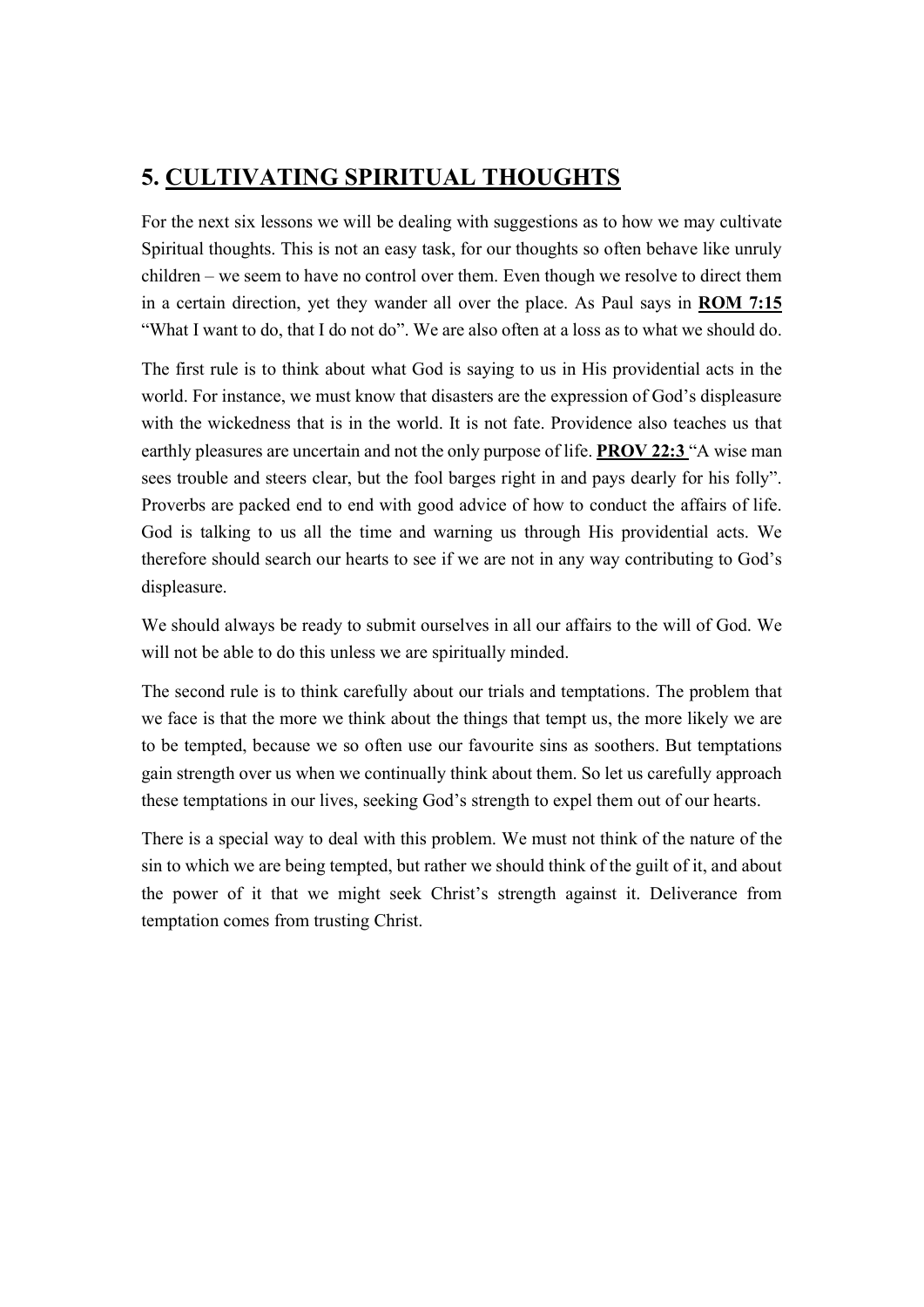There are two kinds of temptation. And we are all subject to them at sometime. Firstly, there are extraordinary temptations that God orders into our lives for a specific purpose. These are those temptations that are sent to us that we may learn our weaknesses and be brought to seek God urgently. These weaknesses are the particular sins that we as individuals may be prone to. It could for example be anger or pride or slothfulness or hate.

Then there are other sins that we may hardly think about as wrongdoing, unless we are Spiritually minded. It could be like jumping the queue. There are those sins which the rich are prone to  $-$  for example arrogance; and those that the poor are prone to  $-$  for example stealing.

The third rule is that we should fill our thoughts with Biblical truths. Biblical truths are the things that Jesus spoke about. And here we refer to His promises. For example, we should think much about heaven, its reality, its nature, and our future enjoyment of it – because Spiritual mindedness is heavenly mindedness. And so many believers are either ignorant of this fact or neglect it.

To the unbeliever, heaven is understood more in the abstract (hypothetical, philosophical), but to believers we have the presence of the Holy Spirit in our hearts who gives us faith and wisdom to understand the insights into heaven as explained to us by Jesus and also John in REV. If that is where we are hoping to go, let us spend time familiarizing ourselves of this destination of unspeakable beauty and majesty. As we think more about heaven, our faith and understanding will increase. The hope as described in the New Testament is not something which is uncertain but is a confidence that grows from faith.

Should we decide at some stage of our lives that we wish to relocate to another country, the wise person would find out about, and familiarise themselves, with as much knowledge as they are able about their new country. Being familiar with their new home would make the difficulties of the journey much more tolerable. We as Christians should think much about heaven and the wonderful life of peace that is ours in the presence of the Lord. Only heavenly mindedness would give us the support and fortitude to bear the trials of this world with hope and faith.